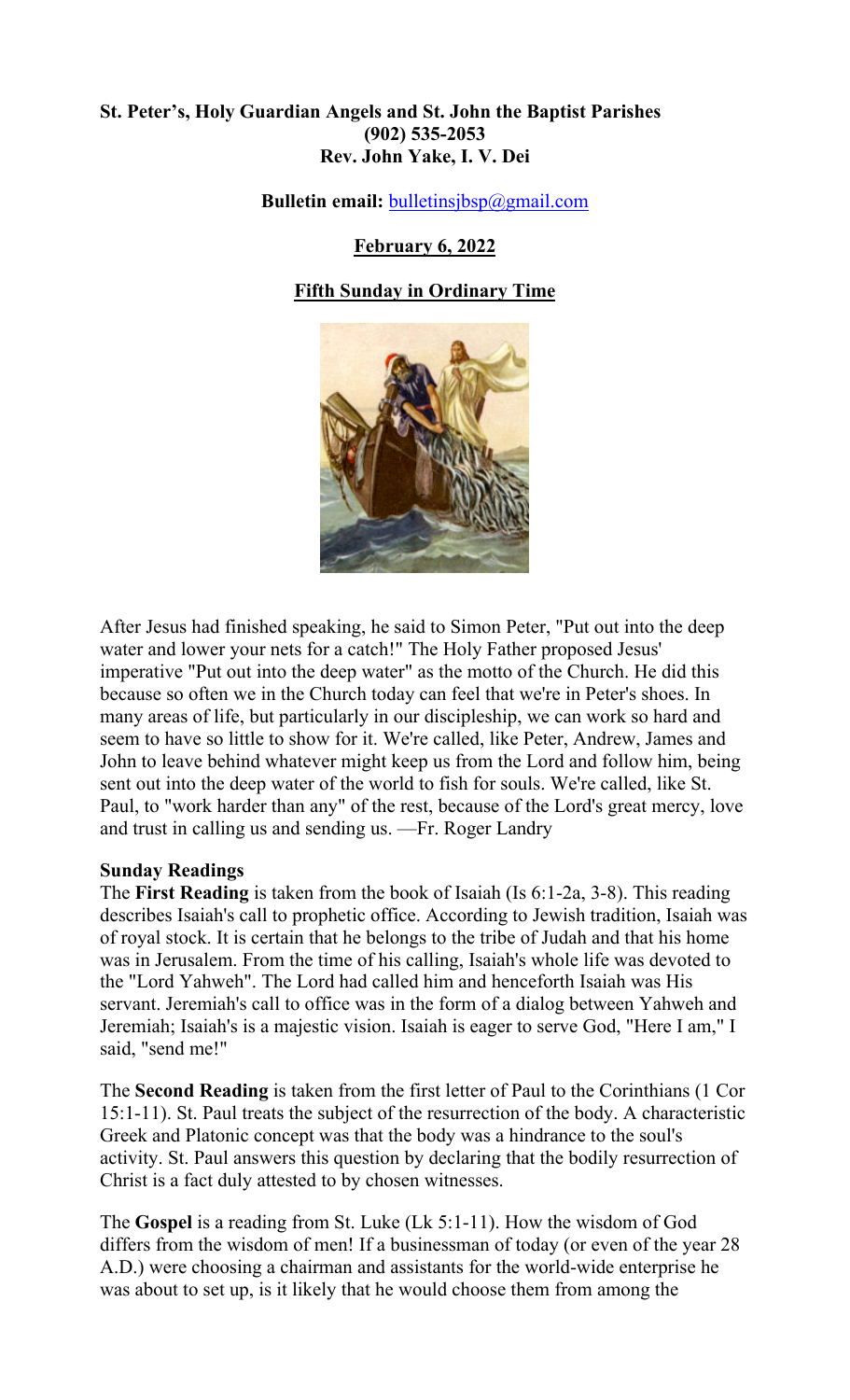unknown, unlettered fishermen of Galilee? Yet Christ, who was about to set up not only a world-wide institute but an everlasting one, chose these simple fishermen and made them his assistants and his successors in the work that he had taken in hand.

And it wasn't that he was restricted in his choice. There were many highly educated priests and scribes in Jerusalem whom he could have won over, men who could preach and instruct so much more eloquently than Peter or Andrew. There were Roman officers in Palestine who were highly educated, and who would be much more eagerly listened to in the Gentile world. There were Greek philosophers whose very name would add prestige to the Gospel message had they been Apostles. Yet it was to none of these that Christ entrusted the arduous task of spreading the good news of the Gospel, it was to none of these that he gave the keys of his kingdom.

Christ was not influenced in his judgement by external, accidental qualifications. He judged the heart and the will. He knew the true worth of men. Furthermore, the society that he was about to set up was not a worldly business concern but a free transport system to heaven. The truths he was committing to its keeping were not based on earthly wisdom which would require eloquence and prestige to bolster them up. They were the eternal, divine truths which needed no human propaganda, no help from mere men.

Thus, in the selection of his Apostles, Christ has given us an extra proof, if one were needed, of his own divine wisdom and of the divine origin of the Christian religion which we profess. Our religion is not man-made, God is its author.

While thanking God today for our Christian religion, with its clearly-drawn map of salvation, let us show our appreciation by doing our own little part, as humble apostles, weak but willing helpers of Christ. This we can do without eloquence, or personal prestige. We do so by living as true Christians in our homes, in our places of work, and in our recreations, by carrying our cross daily and patiently, ever ready to give a hand when the neighbor's cross seems too heavy for him. This will be Christian eloquence, this will be a true apostleship of Christ, because actions speak louder than words.

—Excerpted from *The Sunday Readings* by Fr. Kevin O'Sullivan, O.F.M.

## **Sacrament of Baptism**

**please call the office: Rev. John Yake, I.V. Dei** 

#### **Instructors for baptism:**

Mary Fougere, SJB 902) 535-2699 Rose Pâté, SP (902) 302-7011 Vera Doucette, HGA (902) 785-4018

#### **Sacrament of Matrimony**

Please call Fr. Yake six months prior to the wedding date. Call Family Service of Eastern Nova Scotia to register for upcoming courses 902- 849-4772. Ask for Tasia Boucher, thoucher@fsens.ns.ca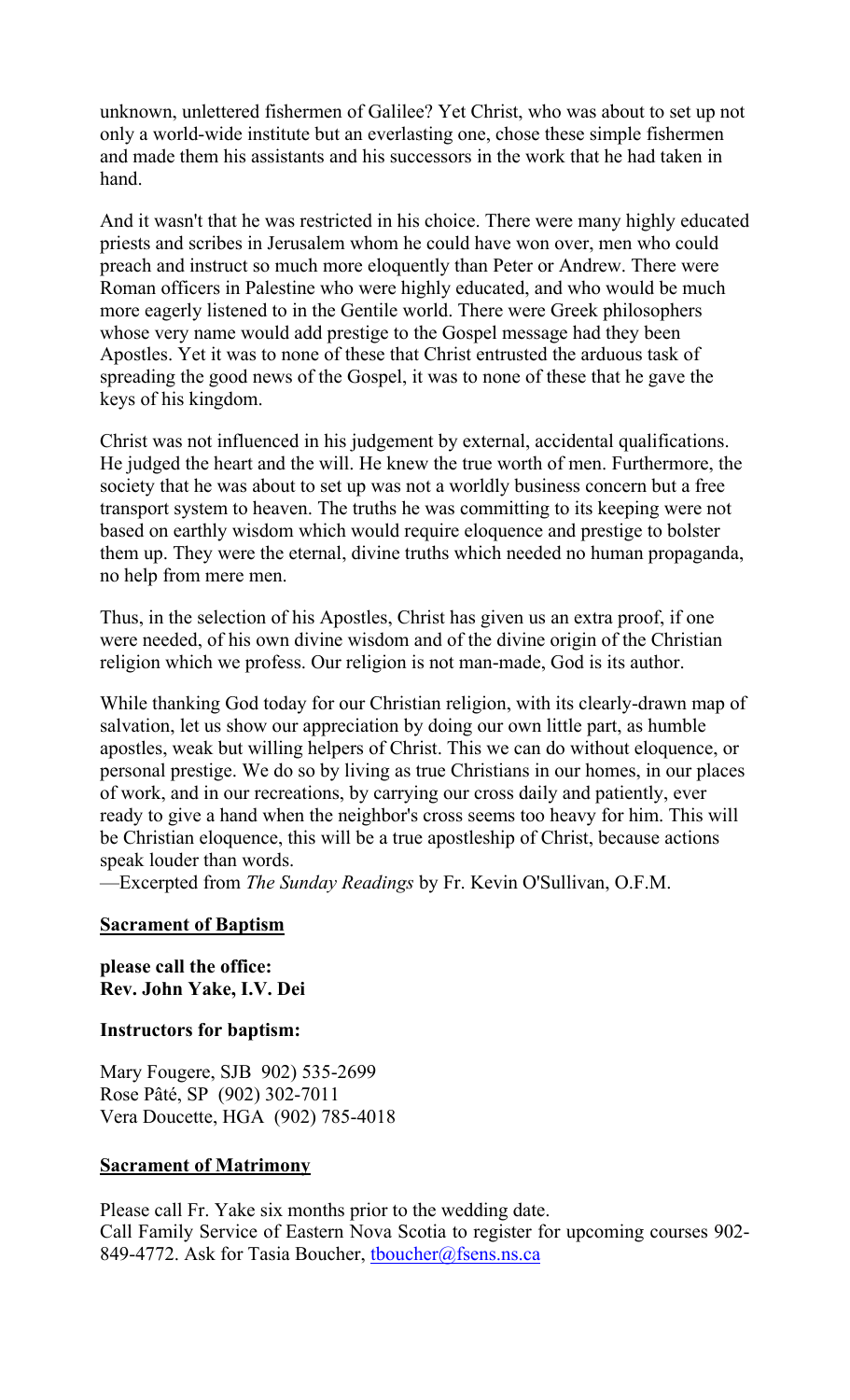## **Weekday Liturgy**

**Tuesday, February 8, 2022 SJB 4:00 PM + Barry Ford Wednesday, February 9, 2022 SP 9:00 AM Friday, February 11, 2022 HGA 11:00 AM Weekend Liturgy Saturday, February 12, 2022 HGA 5:30 PM**

**SH 4:00 PM +Beattie Martell**

**Sunday, February 13, 2022 SJB 9:00 AM +Wallace Casey SP 10:30 AM \*Special Intentions**

**Please note: Mass intentions should be arranged with Mary at the office, not with Fr. Yake.** 

## **Receipts**

| <b>Holy Guardian Angels</b><br><b>January 30, 2022</b> |                   |
|--------------------------------------------------------|-------------------|
| Envelopes & Loose                                      | \$560.00          |
| <b>Total</b>                                           | \$560.00          |
| <b>St. John the Baptist</b><br><b>January 30, 2022</b> |                   |
| Envelopes & Loose                                      | \$510.00          |
| <b>Total</b>                                           | \$510.00          |
| <b>St. Peter's</b><br><b>January 30, 2022</b>          |                   |
| Envelopes & Loose<br>Initial Offering                  | \$605.00<br>20.00 |
| <b>Total</b>                                           | \$625.00          |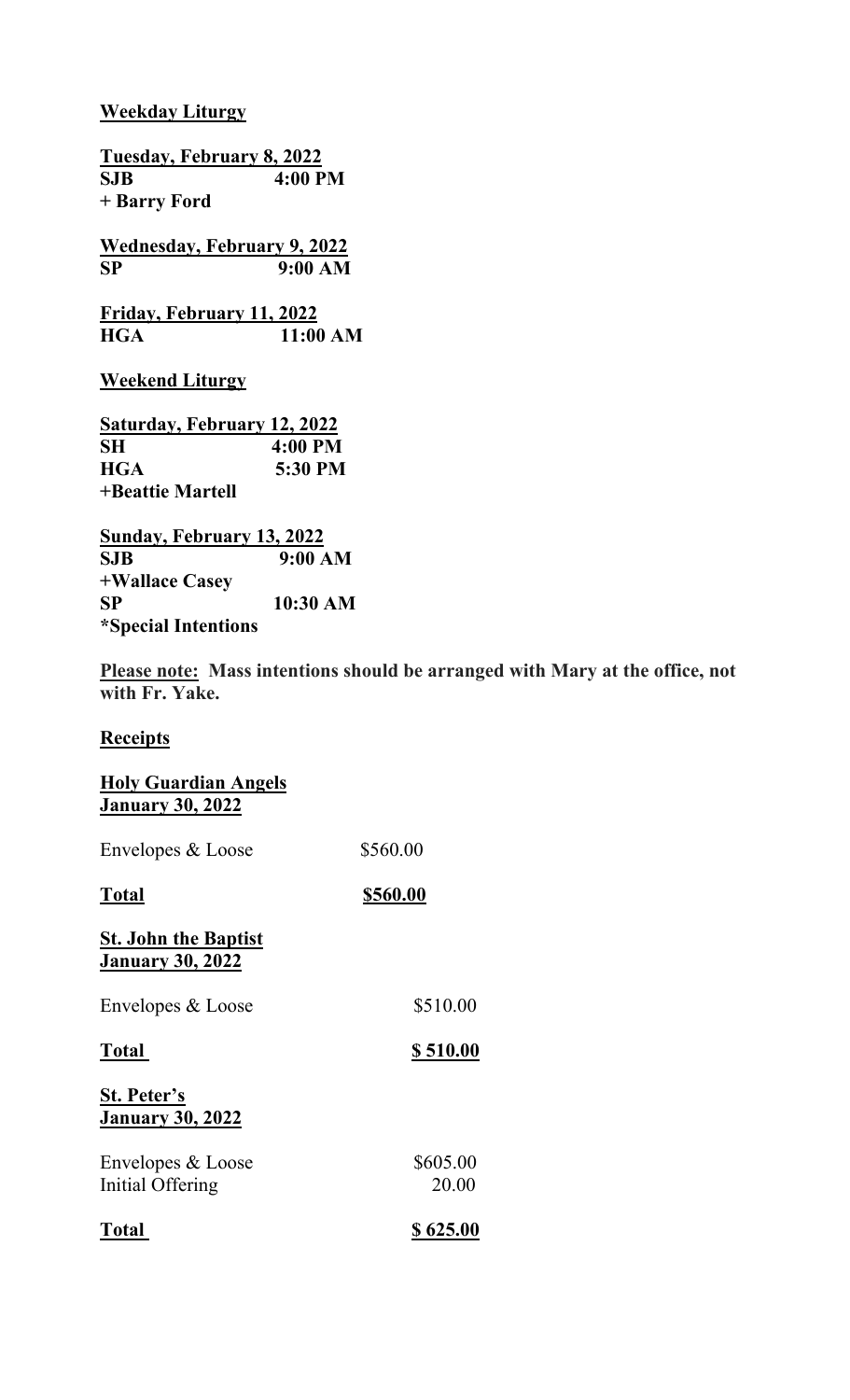# **COMMUNITY EVENTS**

**We, the family of the late John Walter Martell,** would like to "thank" EHS members, L'Ardoise Fire Dept., our family and friends for their care and compassion, visits, donations of food, phone calls, and other expressions of sympathy during our recent loss. Blessings for all, Sharon, Darren, Kenny, Sean Martell.

**MITTS FOR THE NORTH** is our Lenten project. Parishioners are asked to donate mitts, hats, caps, socks, gloves, scarves, etc. Items will be sent to our Canadian Missions in the north for indigenous communities. Help from other parishes would be greatly appreciated. There is a box at church entrance or call (902) 535-2827 or (902) 535-2785. Ours thanks and God bless. **SJB Liturgy Committee.**

## **Three Contemporary Issues that call for prayerful consideration:**

## **1. For the role of religion to ensure democracy, see,**

<https://www.youtube.com/watch?v=YjntXYDPw44>

## **2. From CitizenGO:**

As 2022 begins, we at CitizenGO have to think long and hard about what the year ahead will hold.

While for sure we will experience joys and happy moments in the new year, the Radical Left will certainly continue its war on our freedoms and values.

LGBTQ radicals demand full power of children's education, and are even starting to push to make pedophilia "normal". The killing of unborn children is called a "human right", and abortion pills are flying through the mail. Soros' funded groups attack every politician, party, or group like CitizenGO, who opposes the Radical Left's agenda or promotes Christian values. COVID lurks behind new power-grabs by governments around the world - here in Canada, they're even kicking unvaccinated people out of churches and threatening them with fines!

I wish things looked brighter right now, but I believe if you stand with me and all CitizenGO members around the world, we WILL make a positive change in 2022.

The Radical Left counts on us to give up, or give in to fear. I hope you will make a clear statement of support for CitizenGO and our shared values with a special 2022 New Year contribution.

# **3. Excerpts from, Ontario euthanasia deaths increase by more than 30% in 2021.**

Alex Schadenberg Executive Director, Euthanasia Prevention Coalition

"Approximately 10,000 Canadian assisted deaths in 2021 and approximately 31,000 Canadian assisted deaths since legalized"

The [Office of the Chief Coroner of Ontario released the 2021 MAiD](https://drive.google.com/file/d/1D-LGs-1hS87QG6x1gjYwOHYyXRgr7xK_/view)  [data](https://drive.google.com/file/d/1D-LGs-1hS87QG6x1gjYwOHYyXRgr7xK_/view) which indicates that there were 3102 assisted deaths up from 2378 in 2020 representing more than a 30% increase.

## **Is there enough killing yet?**

Canada's federal government and the Québec government both established committees to discuss the further expansion of euthanasia in Canada. These committees are considering euthanasia for incompetent people who requested death in their advanced directive, euthanasia for children and the rules to implement euthanasia for people with